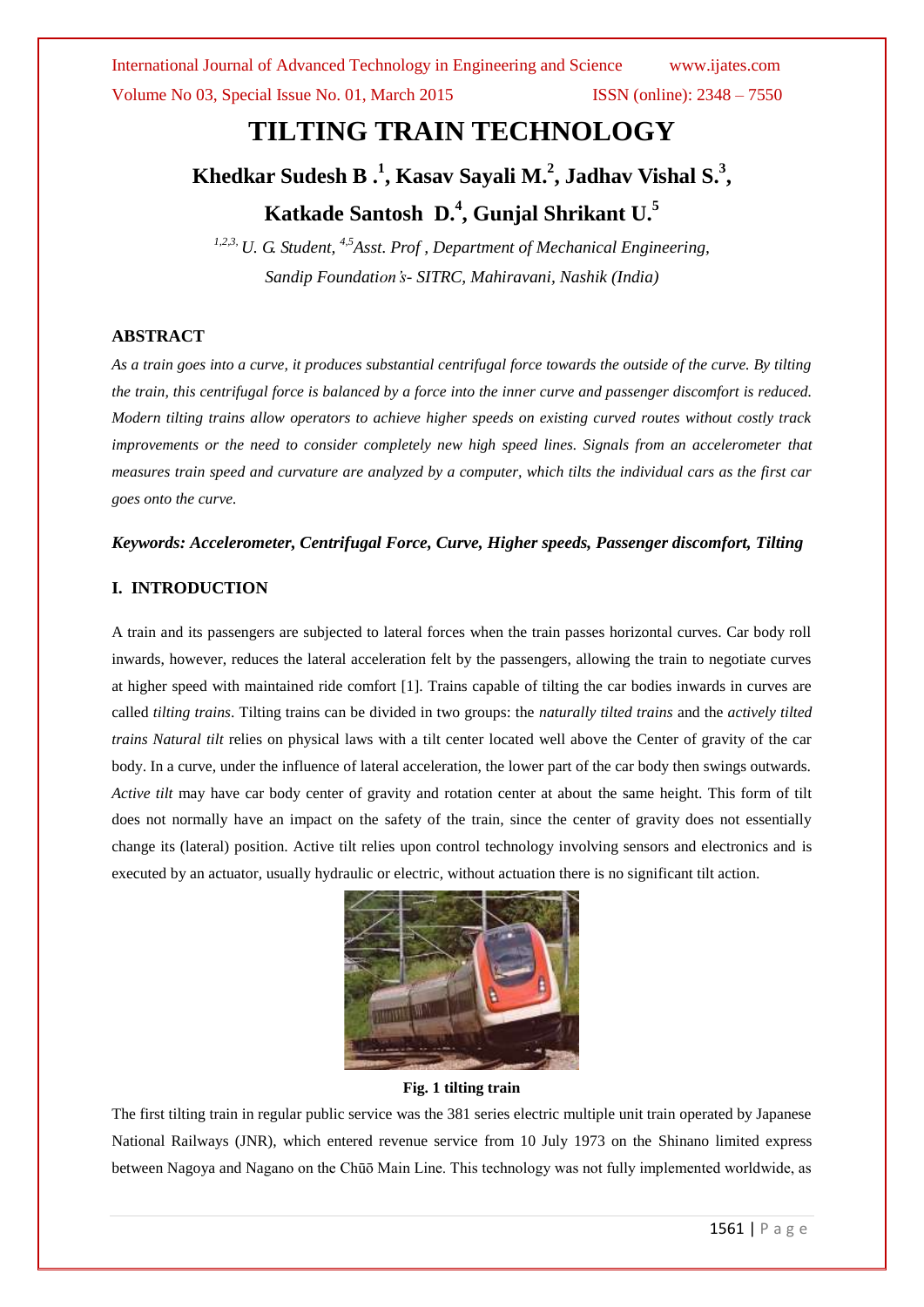## International Journal of Advanced Technology in Engineering and Science www.ijates.com Volume No 03, Special Issue No. 01, March 2015 ISSN (online): 2348 – 7550

the marginally increased curve speeds did not justify the extra expense and technology in many cases. The British Advanced Passenger Train (being operational from 1984 to 1985) was the first to successfully implement active tilt, enabling significantly increased speeds on tight rail curves. Active tilting is the mechanism most widely used today.

### **II. HISTORY**

The first considerations and experiments to reduce the lateral force felt by the passengers and thereby allow higher speeds in curves date back to the late 1930s, Deischl and Van Dorn & Beemer. In 1938, Pullman built an experimental pendulum coach for the Atchison, Topeka and Santa Fe Railway which became the first tilting coach in service .The novel designs were based on natural tilt [2]. The first series of tilting trains were the Japanese class 381, which entered service between Nagoya and Nagano in 1973.Active technology was introduced in 1965 when Deutsche Bahn (DB) converted a diesel multiple unit series 624 for tilt, the first actively tilted train in commercial service. One important development chain for actively tilting trains was the development of the Pendolino trains, which began in 1969 with a prototype tilting railcar, the Y0160. The break-through for actively tilted trains came around 1990 with the introduction of large series commercial trains, like the ETR450 in Italy and the X2 in Sweden. In 2007 the Shinkansen Series N700 became the first tilting train with a maximum speed above 250 km/h in service.



**Fig.2 An ICE TD in regular service in 2002**

Deutsche Bahn started tests with tilting trains in Germany with its class 634 in 1967 when some class 624 DMUs were equipped with passive tilting systems. As the passengers experienced motion sickness, the tilting technology was disabled and later removed. The tests continued with the prototypes of the following class 614 units, but due to the again unsatisfying results the serial types were delivered without tilting system.

Another early train with tilting technology was Deutsche Bahn's class 403 (today this number is used by ICE 3) high speed EMU. Following its InterCity services until 1979, it was also used for airport transfers between Düsseldorf and Frankfurt (see also: AiRail Service). Class 403 was able to tilt 4°, but the fixed pantographs limited this to 2°. Shortly after the train had gone into service the tilting technology was disabled as many passengers experienced motion sickness because the pivotal point was too low.

The next attempt was made with DMUs and the well proven Italian hydraulic active tilting system. Between 1988 and 1990 DB commissioned 20 class 610 units for fast regional traffic. This time the results were quite satisfying and allowed a significant reduction of running times. Class 610 was followed by class 611 which basically was built for the same purpose (fast regional traffic with up to 160 km/h (99 mph) on twisting nonelectrified lines). Class 611's tilting system was electric, with a maximum 8° tilt, based on military technology from the Leopard tank. However, after coming into service in 1996 this 50-unit class experienced problems both with the newly developed tilting system as well as chassis and axles, so it was judged not successful. The tilting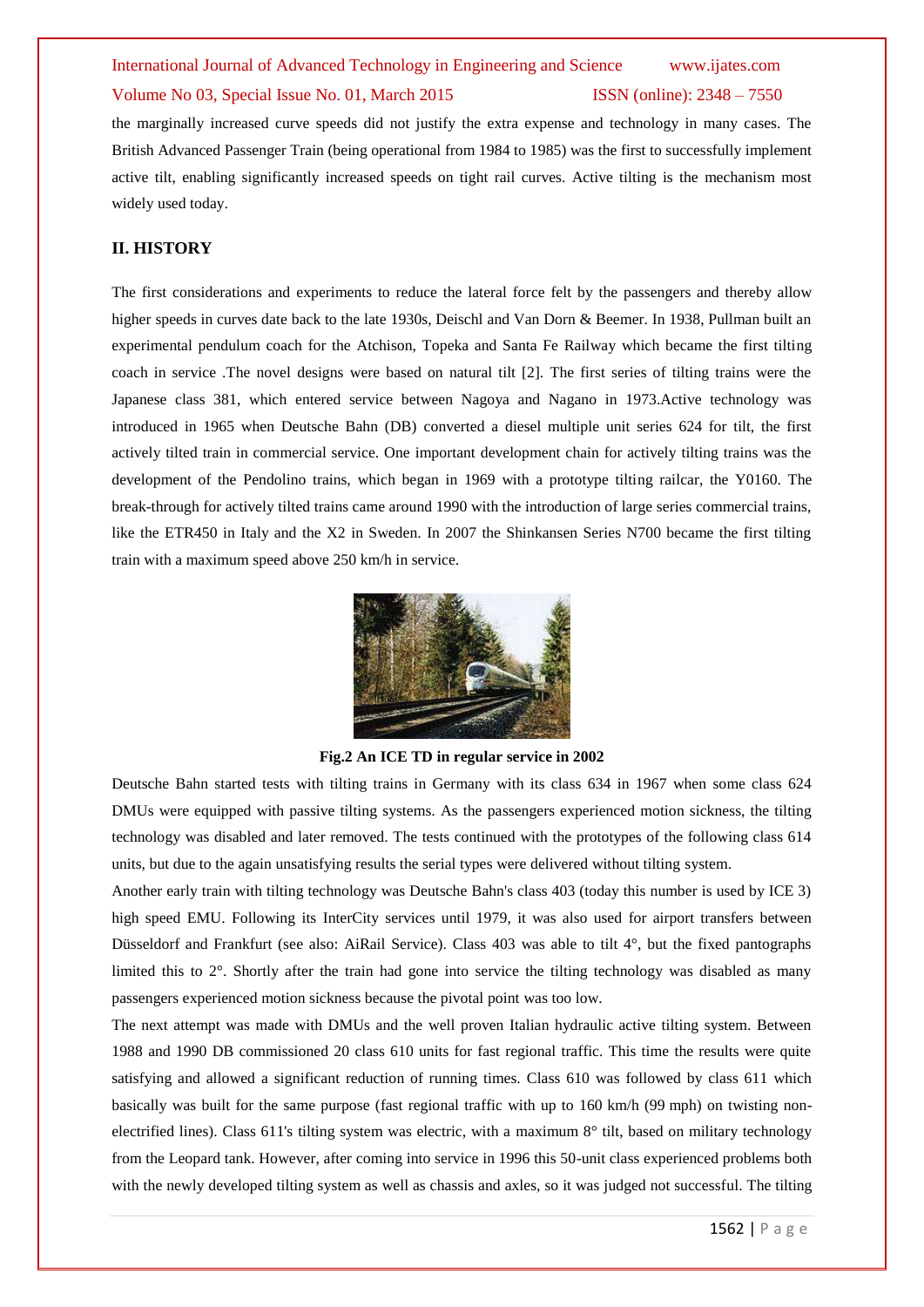### International Journal of Advanced Technology in Engineering and Science www.ijates.com Volume No 03, Special Issue No. 01, March 2015 ISSN (online): 2348 – 7550

system was out of service until 2006, when hardened axles and system updates finally solved the problems. In consideration of these problems DB ordered a full re-engineering, resulting in the development of class 612. Starting in 1998, a total of 192 units were commissioned by DB.

The tilting system was reliable, but when in 2004 cracks were detected in a number of wheel sets, again wheels and axles had to be replaced. Today class 612 is back to tilting operation and forms the backbone of DB's fast regional service on non-electrified lines. Additional units were sold to Croatia, where they are used for intercity services.

### **III.PRINCIPLE**

"The basic principle of tilting trains is to roll the car body inwards during curve negotiation in order to reduce the lateral acceleration perceived by the passengers".



### **Fig.3 Working Principle of Tilting train**

A train and its passengers are subject to centrifugal forces when the train passes horizontal curves. Roll inwards reduces the centrifugal force felt by the passengers allowing the train to pass curves at enhanced speed with maintained ride comfort. Trains capable to tilt the bodies inwards is often called tilting trains. The tilting trains can be divided in two groups; the natural tilted trains, and the actively tilted trains.

The natural tilt relies on natural laws with a tilt center located well above the center of gravity of the car body. On a curve, under the influence of centrifugal force, the lower part of the car body swings outwards [4]. It should be noted that natural tilt has a negative impact on safety due to the lateral shift of center of gravity of the car body.

The active tilt relies on active technology, controlled by a controller and executed by an actuator. The basic concept of tilting trains is the roll of the vehicle bodies inwards the curve in order to reduce the lateral force perceived by the passenger.

### **IV. WORKING**

*Fig.4.* shows how this solution is applied to control natural tilt. An on board computer stores data and the location of the curves. The control system is able to start the tilting motion before entering the curves by means of preview control using the on board database [5]. This reduces the tilting delay significantly and thereby also the low-frequency lateral acceleration that may otherwise cause motion sickness in sensitive passengers.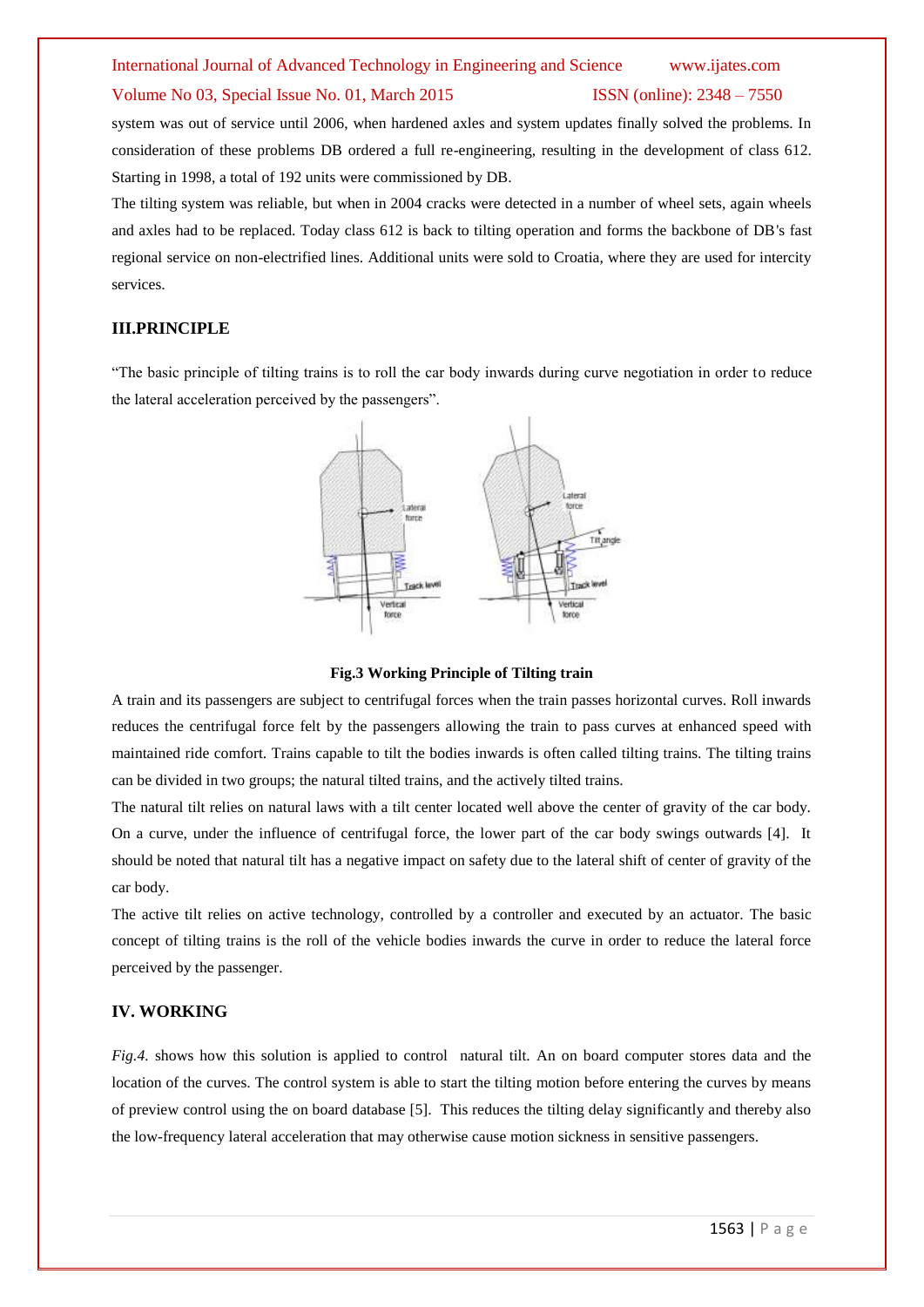# International Journal of Advanced Technology in Engineering and Science www.ijates.com

### Volume No 03, Special Issue No. 01, March 2015 ISSN (online): 2348 – 7550

Modern tilting trains are profiting from state-of-the-art signal processing which senses the line ahead and is able to predict optimal control signals for the individual carriages. Complaints about nausea have by and large become a thing of the past.

Some tilting trains run on narrow gauge railways. In Japan there are many narrow gauge lines in mountainous regions, and tilting trains have been designed to run on these. In Australia the service between Brisbane and Cairns by the QR Tilt Train claims to be the fastest narrow-gauge train in the world, running at 160 km/h (99 mph).



**Fig.4 Structure of controlled natural tilting**

### **IV. TILTING TRAIN AROUND THE WORLD**

- 1. Acela Express (United States), a Bombardier-built high-speed tilting train operating between Boston and Washington, D.C.
- 2. Advanced Passenger Train (United Kingdom), a British Rail project for high-speed inter-city tilting trains that saw limited service in the 1980s, from London Euston to Glasgow.
- 3. British Rail Class 390 "Pendolino" (United Kingdom), a high-speed train runs by Virgin Trains from London Euston to Liverpool/ Manchester / Glasgow / Birmingham and Wolver Hampton.
- 4. Alfa Pendular (Portugal)
- 5. ElettroTreno (Italy)
- 6. ICE-T, also called ICT (Germany), a tilting version of the ICE
- 7. ICN (Switzerland), a new generation of tilting trains operated by Swiss Rail, a Bombardier-built high-speed tilting train operating between Zurich and Geneva.
- 8. Jet Train (North America), Bombardier's experimental non-electric high-speed train
- 9. NSB Class 73 (Norway)
- 10. SŽ series 310 (Inter City Slovenija), a high-speed tilting train operating between Ljubljana, Maribor and Koper

### **V. FUTURE SCOPE**

The attempt to find the sources, and their relative contributions, of motion sickness in the present work was not so successful and it is unlikely that any simple answer exists. It is probably more worthwhile to work on tilt control, which is evolving strongly. The improved tilt control as such will be further developed by the train